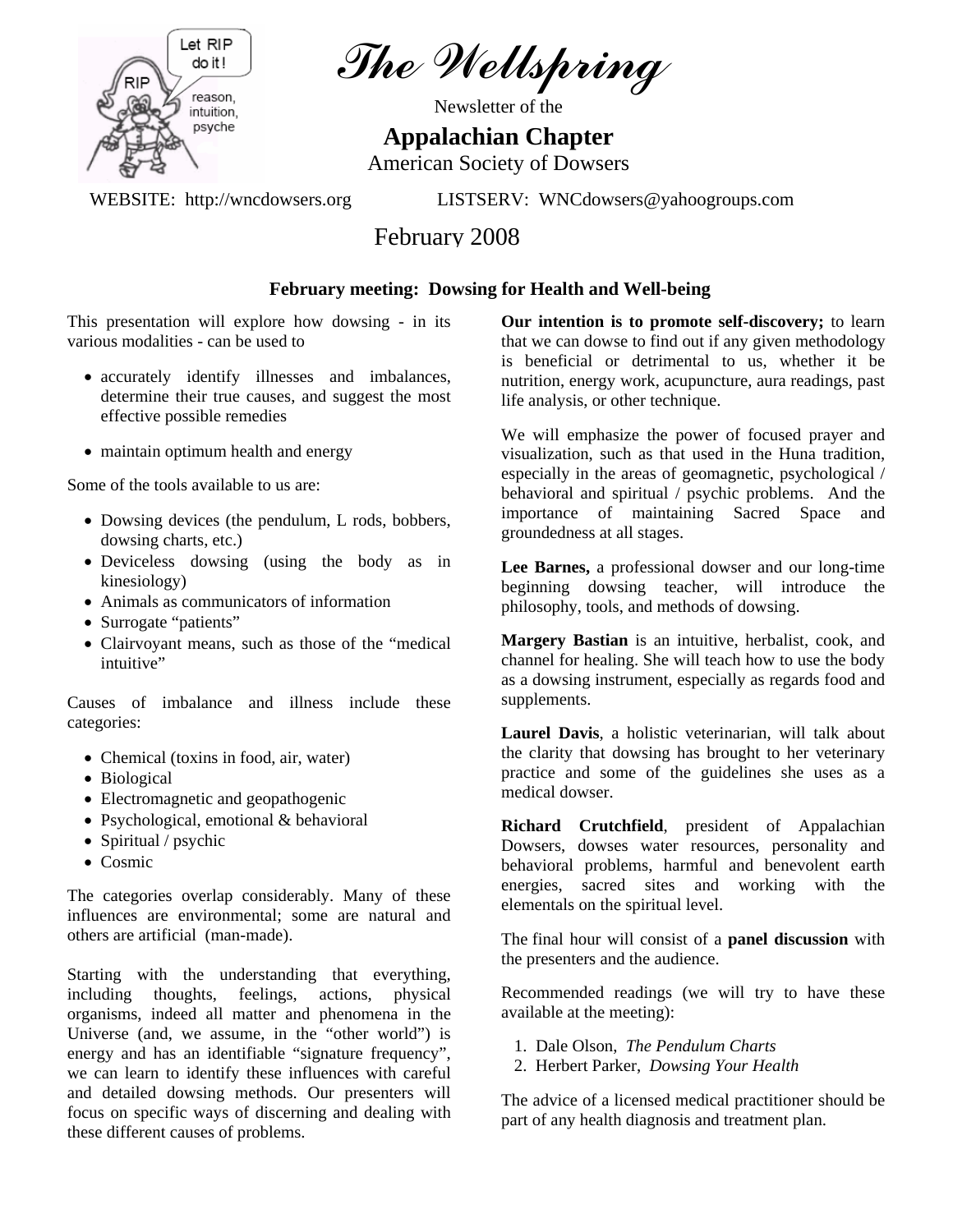## **Preface to the Dowsing Your Health meeting**

#### By Richard Crutchfield

Lee Barnes has explained repeatedly - and very clearly - how dowsing works and why it is an enormously beneficial tool for getting to know who we are, what our powers really are and how to use them with skill and confidence. Now, in our next quarterly meeting, it is up to us to explore as extensively and yet in as detailed a manner as possible, one of the most important territories needing exploration by dowsers - indeed, perhaps the most precious one to us - namely, the issue of the health and welfare of us and our children in a time of great environmental, political, emotional, and spiritual crisis. Perhaps the greatest one in our recorded history.

Lee and others here have demonstrated the power that dowsing, used in a sensitive, open-minded and responsible way, offer us an ideal - perhaps the ideal - tool for doing precisely that. I would say as healers, researchers and teachers, we have, in this respect, a job ahead of us. The subject is vast and complex, with many interrelated aspects. We will do as best we can to explore them all, suggesting how dowsing

New officers elected at November meeting

Results of the November 17 chapter elections:

 President: Richard Crutchfield Treasurer: Harriett Belue At-large Board member: Connie Hummel can detect most of the problems and offering ways to solve many of them, using practical or spiritual means which are easily available to dowsers. I should say: upon the asking, especially to dowsers.

Do come to this meeting, participate, lend your support, share your views and experience, question, explore. A panel discussion at the end will be for you and your concerns. Dowsing is a highly individual practice, one's own dialogue with the High Self (and the "Poe Aumakua"or Community of High Selves as well). It is without question, in my view, what the Spanish mystics called a "Camino de Perfecion" (Way of Self-Perfection) for the individual. Yet it is an ideal way to practice Community as well: listening, sharing, giving and receiving truth, comparing notes. Nothing could be more democratic in my view. Everyone's experience is absolutely unique and important, is related to everyone else's and can contribute to the welfare of the Whole, whether it's in dowsing or just living. So do participate; our survival in the coming Changes may well depend on it. As dowsers we have an enormous amount to give. We have only to become fully aware of that.

#### March 22 is World Water Day

World Water Day is a day of observance and action to draw attention to the more than 1 billion people worldwide who lack access to clean, safe drinking water. It was created by a UN resolution in 1992. The theme of World Water Day 2007 was "Coping with Water Scarcity", and the 2008 theme is "Sanitation".

## *Book Review*

*Zero Limits*, by Dr. Joe Vitale and Dr. Hew Len (John Wiley & Sons, ISBN 978-0-470-10147-6.)

#### Reviewed by Pat Brinkley

l

After seeing a writeup on Ho'oponopono, the ancient Hawaiian science of problem solving, in *Spirit in the Smokies* (9/06), I was very intrigued with the story of Dr. Hew Len, the staff psychologist who was assigned to the Hawaii State Hospital for the criminally insane and who healed the entire ward by using four simple phrases. (This sounds simplistic…it is anything but.) Prior to Dr. Len's work, psychologists quit on a monthly basis, staff called in sick a lot or simply quit, and patients and staff were attacked regularly by other patients. Dr. Joe Vitale (you may have seen him in the popular "The Secret" video about manifesting your reality), heard about this story, contacted Dr. Hew Len and together they collaborated on the book, *Zero Limits*. Dr. Len told

Vitale that he never saw patients; he agreed to have an office and to review their files. While he looked at those files, *he would work on himself*, and as he did this, patients began to heal. After a few months, patients that had to be shackled were being allowed to walk freely; others who had to be heavily medicated were getting off medications, and those who had no chance of ever being released were being freed. Not only that, but the staff began to enjoy coming to work. Today, that ward is closed.

This book is riveting and transforming. The techniques are useable by all healers and self-healers. We will try to order a few copies in time for the February meeting.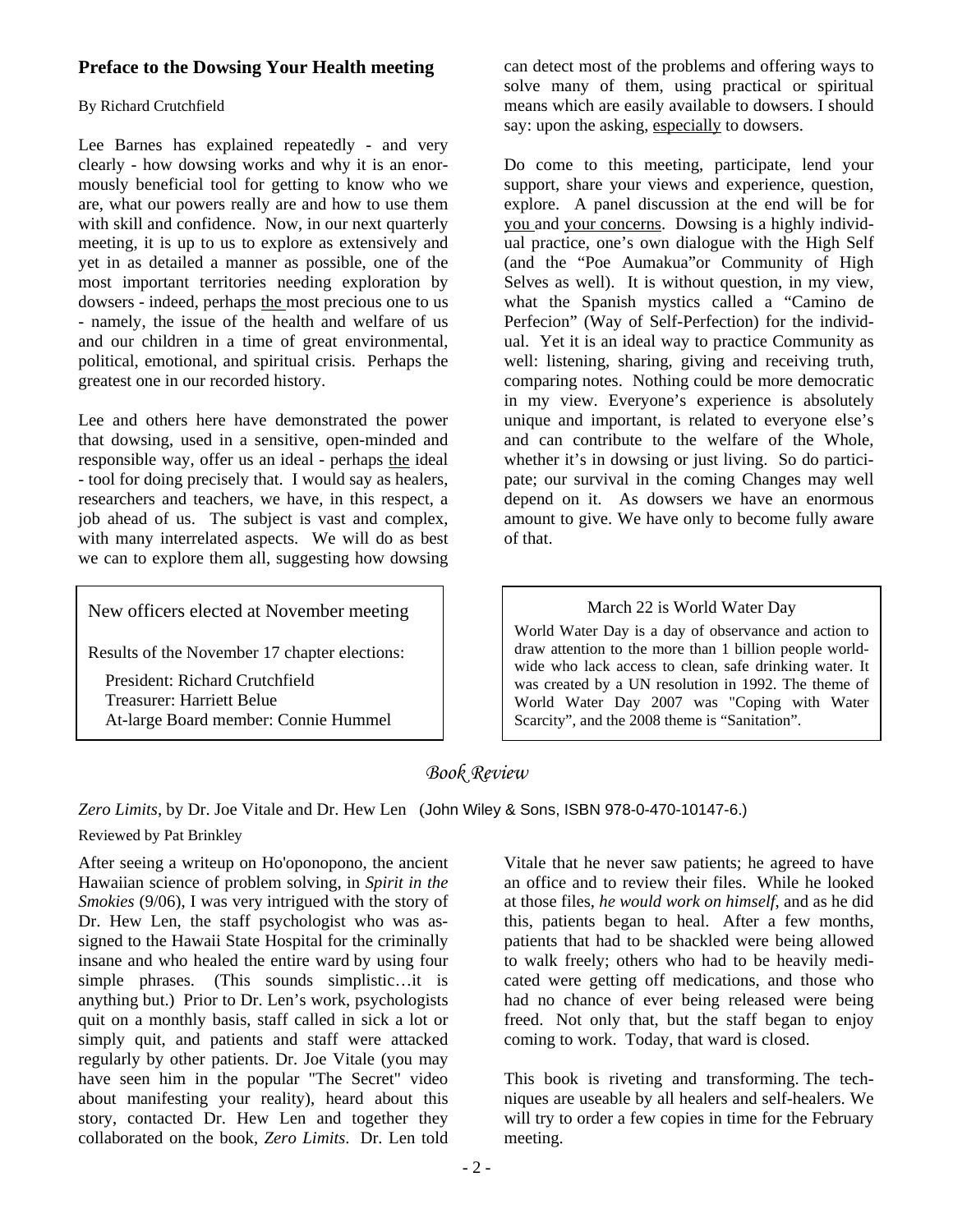## *Chapter Activities*



Dowsers's Social - October 20

Kate Pittman talks with members and guests at Marilyn Gasque's home in Flat Rock.



Chapter me eting – November 17

held after every chapter meeting. Lee Barnes teaches at the dowsing clinic

# **February Quarterly Meeting**

Saturday, February 16, 2007

10 am – 3 pm; pot luck lunch. Registration starting at 9:15 am.

*Members \$3 Nonmembers \$6*

Leicester Community Center, 2979 New Leicester Hwy (Hwy 63), Leicester NC

Other meeting details and directions: page 10

In the event of inclement weather, check the website or call 274-3423

As always the meeting will be followed by our 1-hour basic dowsing class outside (weather permitting), for those interested in hands-on instruction.

To apply for membership in Appalachian Chapter, print the membership form at www.wncdowsers.org and send it with the membership fee to the address on the form. The membership fee is \$15 annually and entitles you to reduced admission at quarterly meetings, the newsletter, and social gatherings. Membership in the national American Society of Dowsers is optional but encouraged (www.dowsers.org).

| Chapter Officers, other Board Members, and Associates |                     |                            |                 |  |  |
|-------------------------------------------------------|---------------------|----------------------------|-----------------|--|--|
|                                                       |                     |                            | (area code 828) |  |  |
| PRESIDENT:                                            | Richard Crutchfield | highwatchdowsing@gmail.com | 274-3423        |  |  |
| <b>VICE PRESIDENT:</b>                                | Marilyn Gasque      | dowsingdaily@bellsouth.net | 692-5197        |  |  |
| <b>SECRETARY:</b>                                     | Paul Bennett        | paulwbennett@bellsouth.net | 299-3008        |  |  |
| TREASURER:                                            | Harriett Belue      | presentmoment@charter.net  | 628-3638        |  |  |
| DIR. AT LARGE:                                        | Lee Barnes          | lbarnes2@earthlink.net     | 452-5716        |  |  |
| DIR. AT LARGE:                                        | Connie Hummel       | artist@hal-pc.org          | 505-0472        |  |  |
| <b>BOOKS &amp; MEDIA:</b>                             | Pat Brinkley        | pbrink1@verizon.net        | 776-9961        |  |  |
|                                                       | <b>Laurel Davis</b> | laureldavis@bellsouth.net  | 775-3333        |  |  |
| <b>WEBMASTER:</b>                                     | Joseph Allen        | tigerseyedowsing@yahoo.com | 242-7824        |  |  |
| <b>NEWSLETTER:</b>                                    | Paul Bennett        | paulwbennett@bellsouth.net | 299-3008        |  |  |
|                                                       |                     |                            |                 |  |  |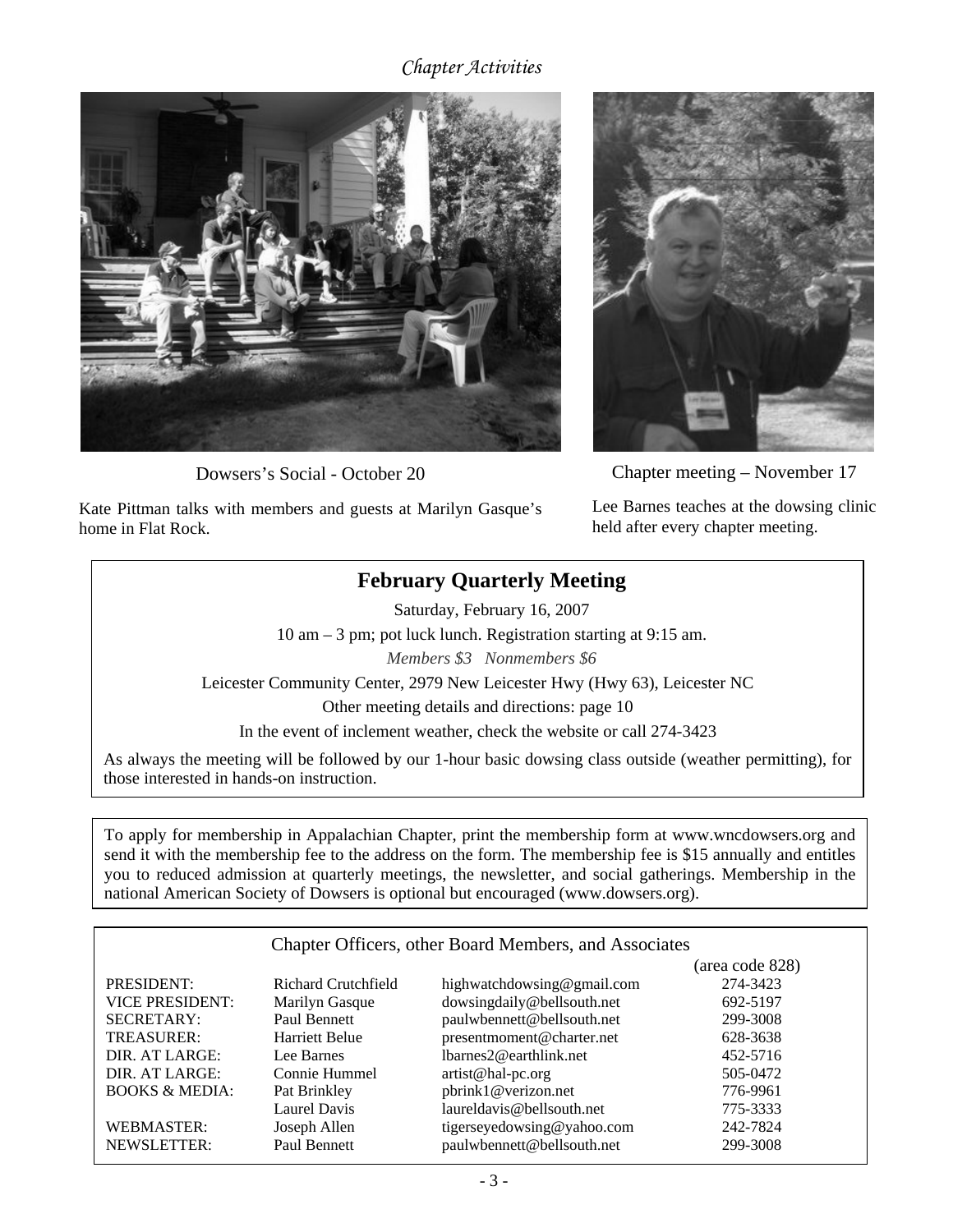## **Dowsing the Metaphoric Level of Things**

#### By Richard Crutchfield

A Yute-Pueblo mystic and medicine teacher named Joseph Rael (Beautiful Painted Arrow) used to tell his students "everything is metaphor; there is a teaching in every event". I have thought about that and experienced its wisdom many times over the years, often wondering if the idea could relate to and be helpful in dowsing.

Being a consummate "tree hugger", I have for years marveled at an enormous, spreading White Oak standing sentinel and alone in a meadow of the Crowfields estate immediately off of Rt. 25 south (Hendersonville Rd.) - a wise and stately reminder of what Asheville used to be like, and its age dowsing in at perhaps 167. Not long ago I began noticing ominous construction work going on in that meadow, which used to be open pastureland. I felt uneasy, in fact, angry, at the thought that anyone would even think of disturbing such an idyllic old farm scene, still surviving, in Thomas Wolfe's town. As for my tree, surely, I thought, the developers and planners would have the sensitivity to work around, even use the beauty of that ancient being to enhance the value of what they had in mind for our Land of the Sky!

Not so. Before I knew it that gorgeous living creature was down, sectioned and carted away, leaving only a shaved stump some 5 feet across and sitting forlornly in the middle of a huge gaping cavity, obviously intended for the foundations of a building. Soon even that vanished. Saddened? That's too mild. I was horrified. No, outraged - as evidenced by the sudden and violent explosion of language appropriate for the situation but most unbecoming for a gentleman, that ensued! Realizing, however, that violent emotions and spiritual work don't go together, I was able to rein in my wild horses and dowse if, in fact, in this tragedy of ignorance and destruction, there was a hidden teaching, a message intended for me in particular. I should have expected it: there was indeed.



As a metaphor, the cold and precise elimination of such a tree, especially in these times of capitalist greed, corporate power and exploitation of nature, is so rich in obvious meaning, especially on the spiritual and mythological levels, that one could go on forever exploring it. Indeed, that may be the great literary, philosophical, ecological and moral theme of our time: the destruction of the sacred Tree of Life, no less, for the sake of profit. Something told me there was more, however, and that only dowsing or dream time could reveal it. One has only to ask. Dowsers, when it comes to the search for the Truth, can be a restless, insistent and curious lot, and the answers can sometimes seem illogical, impractical, difficult to accept, even absurd and for sure difficult to communicate to others.

Dowsing on the spiritual level, I was astounded to discover that the spirit of that tree, which was still very much intact, had given its physical form in such a dramatic fashion to call my attention to the need - especially in these times of global crisis - to work not just with the "tree people" (as I call them), but directly with the Tree of Life itself. How that is to work out, I don't yet know, but from the look of things these days with the planet, I will at the appropriate time - as will we all. Awesome, this business of dowsing.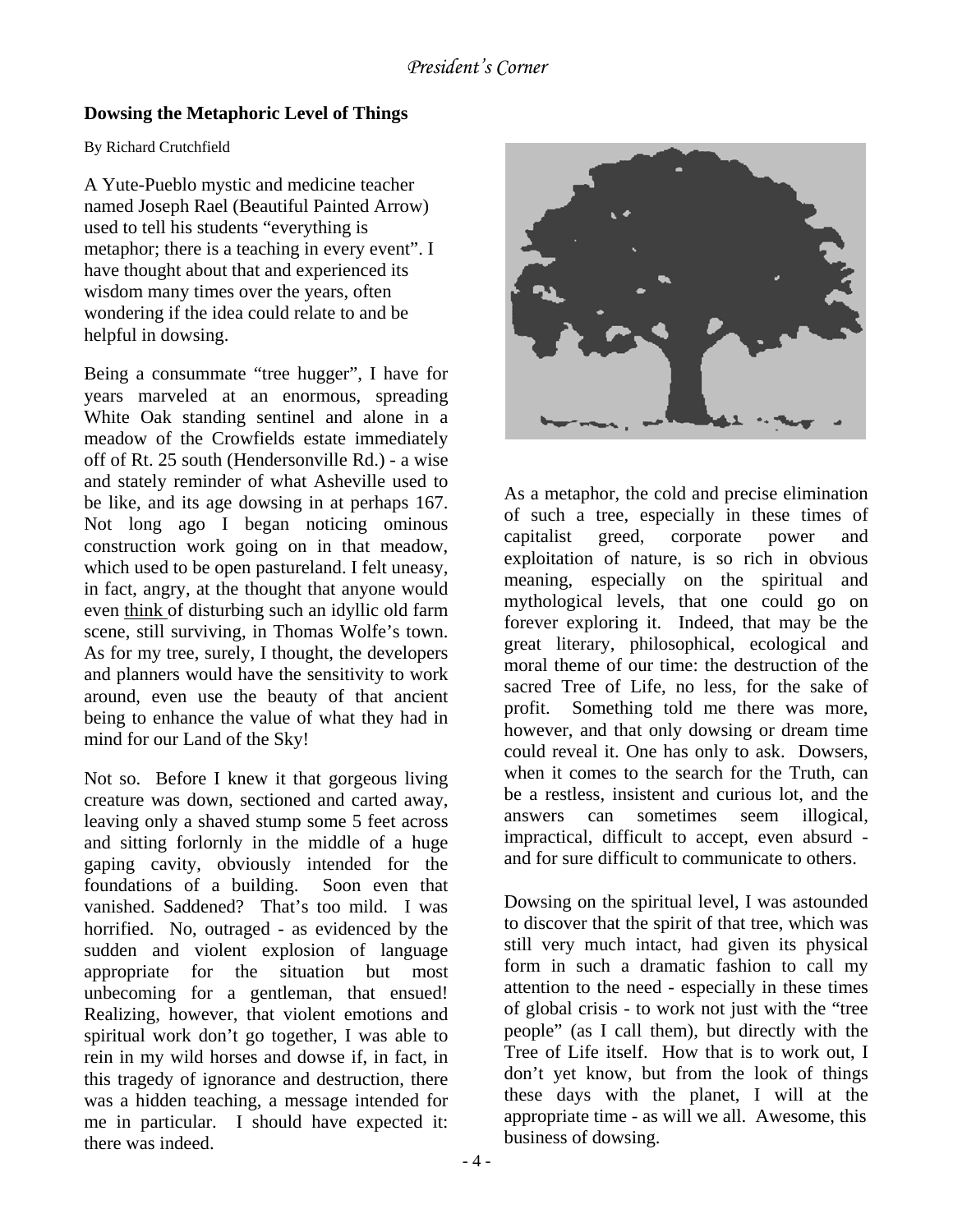## **Pendulum Dowsing**

#### By Paul Bennett

Much has been written and taught about pendulum dowsing. I have a collection of seven or eight small books, including the classic one, *Letter To Robin* by Walt Woods. In my own dowsing, I have had experiences and learned lessons that those writings don't speak to, and it may be that recounting some of those learnings may help others with their pendulums, especially with the frustrations that happen when the pendulum seems to not be working. My dowsing results now are consistent and believable, although I don't always get an answer, as I'll explain. One thing I have learned in the community of dowsers is that everyone's experience is unique--different from everyone else's. So I write only from my own experience, but with the belief that what I have learned may be useful to others. And I pendulum-dowsed that it would be appropriate to write something on pendulum dowsing. These are my opinions only, not necessarily those of ASD or App Chapter in general.

My first experience worthy of note is that my pendulum response patterns have changed over time. When I started, I asked for the preferred Yes and No responses, and a clockwise circular pattern was Yes, and an opposite rotation was No. Some teachers say to program your pendulum for a certain response pattern, but I prefer to let whatever/whoever is moving the pendulum decide what's easiest for it/them. And I emphasize that different people can get different responses.

About two years ago I noticed that the pattern had changed on its own: Yes seemed to be a linear forward and back swing, and No was a sideways swing (the *Letter to Robin* pattern). More recently, the No response has changed to a counterclockwise rotation again but Yes is still back and forth. And about a year ago, I started a project to send peace poles to certain regions in the Middle East. Whenever I asked the pendulum questions about it, such as which countries, number of poles etc., there would be no response for 10 or 15 seconds, and then there would be a response that was different from and a lot stronger than the normal one. The Yes response would start with a counterclockwise rotation, halfway around, and then go to the back and forth swing. At first I mistook this as No, and didn't let the pattern finish. Only after a frustrating time during which the answers didn't make sense, did I finally realize what was happening. It must have been just as frustrating for whatever/whoever was trying to give me answers.

When I ask questions on other topics I get the more normal response, but often I will have to wait, sometimes as much as a minute, if the question involves some kind of specialized knowledge, like medical or diet issues.



All of this naturally makes

us wonder about where the answers are coming from. It's the age-old question of How Does Dowsing Work? Some of the earlier teachers (Walt Woods, Richard Webster, Leroy Bull, others) simply ascribe it to intuition, to tapping into the great subconscious which knows everything. That's as far as this explanation goes, and it conveniently avoids any mention of spirituality or belief systems. Others (Susan Collins of the Canadian Dowsers, Sig Lonegren, Joey Korn, Tom Milliren etc.) feel that you can't avoid spiritual beliefs when talking about dowsing. A Kryon channeling says "It's simply that your body is connected at an interdimensional level to everything around it."

But many of that latter set of teachers go further, and feel that there are conscious intelligences at work, which are separate from the knowledge itself. They are the means by which information is found and then given to us. The fact that the responses can change over time and are sensitive to the question context supports that belief. Also, the "may I, can I, should I" protocol makes much more sense if we are communicating with an intelligence that can make value judgements about what's in our best interest, not just with a body of knowledge. If you reject the idea of these conscious entities, then you have a harder time explaining who or what is answering the questions May I and Should I, and why those questions need to be asked in the first place.

These intelligences are sometimes referred to as Guides, but there are many other terms that could be used. It seems apparent to me that there is a whole hierarchy of these guides, and that if something is not known by my immediate guide or guides, they know where to go to get the answer, but some time may be involved. And when the pendulum reaction changes, it means that a different guide is manipulating it.

I have learned that to get meaningful results I should structure my dowsing in a way that respects the presence and work of these intelligences. For example, questions that ask for an opinion or to make a decision for us are always tricky. Before writing this I asked whether it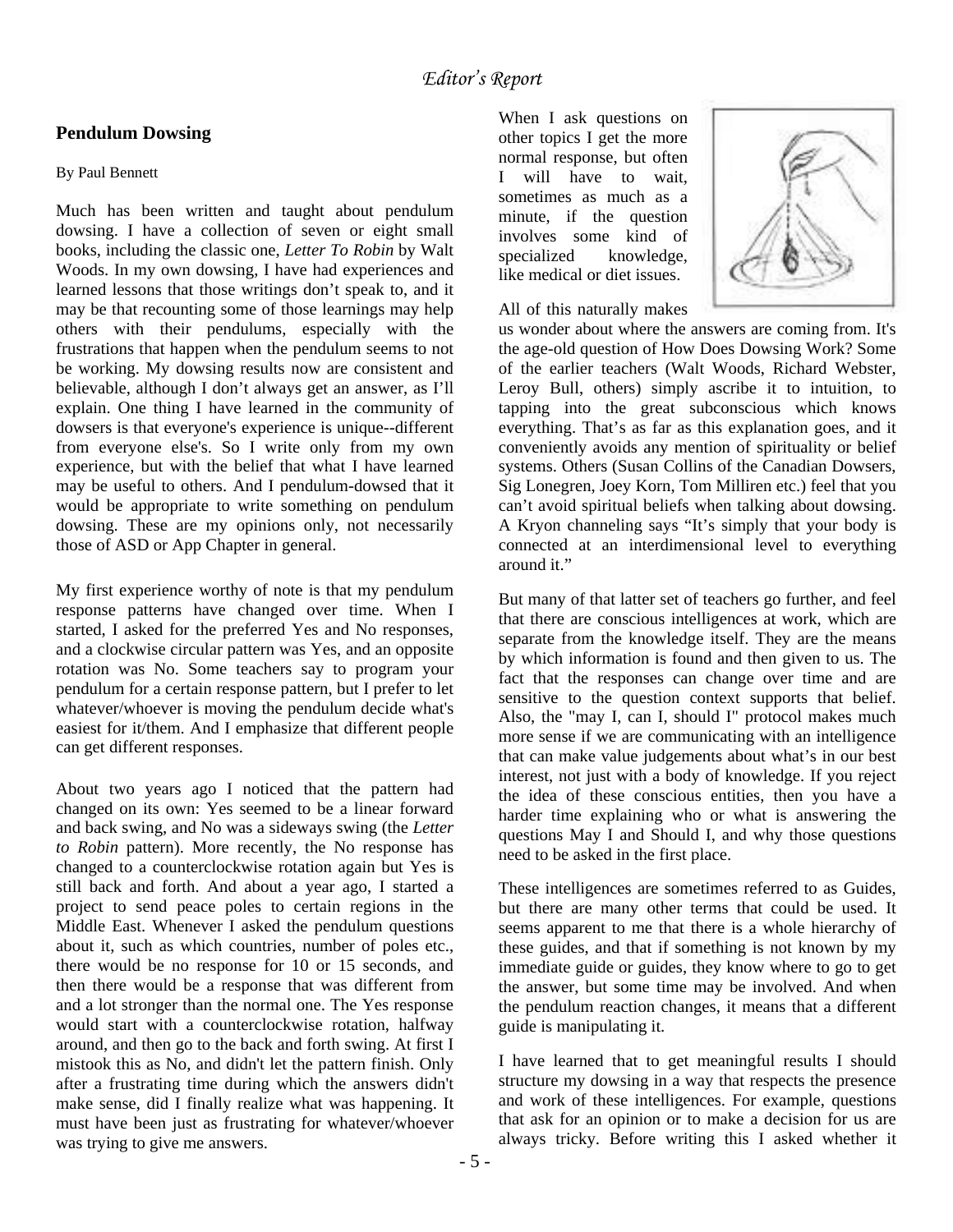would be appropriate to write about this topic. I felt I would probably get an answer because I had no advance expectations about the answer or any ulterior motives. I first ask if the guides even have an opinion about whatever question I'm thinking about. If I get Yes, then I ask for the opinion. If I get No, then I'm on my own. When I asked about doing this column, I got Yes and Yes. If I had gotten No to the first part, it would mean only that the decision was up to me.

Recently an important decision was rolling around in my mind. When I asked if the guides had an opinion about it, the pendulum stood rock-still, not moving even a millimeter. I gave it a minute or so and it still didn't move. This rarely happens. At first I took it to mean "we're not even going to dignify that question with a response". Other questions were answered normally, but that particular issue kept giving me the non-response. I finally learned that it was just their way of emphasizing that I really was on my own on that issue. Part of living in a free-will, learning-type existence is that we have to make some decisions ourselves. That's why it's important to always include the Should I part of the permission protocol.

Equally tricky are questions that ask for a prediction of the future. In a free-will reality no one knows the exact future, not even the ultimate intelligence. But the guides can see trends, and sometimes will be willing to make predictions based on those trends, as long as we understand that that's all they're doing. That's why I always ask questions about the future in terms of probabilities. Instead of "will there be an economic collapse within the next two years?", I would say "is it likely that there will be an economic collapse in the next two years?". But first I would ask the permission questions, and then ask if the answer to my question is known. If I get Yes to that, it doesn't mean an economic collapse is likely, it just means they know the answer to the question. So finally I ask the question: is a collapse likely. A No to the first question would just mean that they don't know (are you still with me on this?).

With *any* topic, I usually first check whether the answer is known, before I actually ask the question. But even if I structure my questioning correctly, and allow time for the answer, I can still get invalid answers sometimes. See the explanation of Can I? below for some of the possible reasons. And our dowsing is so susceptible to the mind's influence. I can *so easily* make my pendulum move in any arbitrary way just by picturing it moving that way, in my mind (try it!). I have to force my mind to let go, and not look at the pendulum until it's moving.

Be aware that even the question "Can I?" itself can give an incorrect answer. Our former member Mo Wheeler says that for the best chance of success, first ask to be connected to your guides of 100% pure light. Then ask

any interfering entities or forces to leave (she calls this "getting rid of the riff-raff"). Beyond this, Mo has developed a detailed protocol to detect and fix any "biofield disturbances" that may be present (see www.energyhealingpartners.com/

BiofieldDisturbances.pdf). And, Mo says, it's important to know that after receiving any answer, we can say "Guide who is always there, is that answer the truth?" and that question will always be answered correctly; it can't be interfered with. My experience bears this out.

In dowsing as in everything else, there's no substitute for experience, especially since we all encounter different circumstances on our respective journeys.

#### May I? Can I? Should I?

Here is my take on what these questions mean. May I and Should I are related so let's deal with Can I first.

**Can I** involves several issues. First, the state of my body and mind: the mechanical dowsing reaction depends on the flow of energy through the body, and the energy flows more easily if I am hydrated (drink water). My mind must be calm and free of expectations. Next, is the information even available? Does the answer exist somewhere, and can I connect to it? Don't assume that every question already has an answer. Example: a lost item. First find out if the location of it is even known.

A No response to Can I could also mean that the question doesn't make sense or was not understood by whatever is giving you the answers. You can program or ask your pendulum (or other device) to react in a special way if the question is not understood.

**May I**: a Yes may mean the Universe is giving me a blanket kind of permission to ask almost anything, under the conventions of free will. But part of the learning process is for me to decide myself what questions are appropriate, guided by the response to Should I.

**Should I**: it might not be appropriate for me to access the information if my motivations are not pure, if it invades someone else's privacy, or if it might not be in my own best interests. A No to May I or Should I, when asking an opinion or decision question, can also mean the Universe is just not going to decide for you.

Some dowsers, instead of asking the permission questions, just rely on their device to signal in a special way when the answer to "May I? Can I? Should I?" is No (the "don't go there" response).

If you still feel it's not working, persevere! The Universe wants to speak to all seekers. And if you want to share your experiences, findings, and questions, post them to the WNCdowsers group on Yahoo. Not a member yet? Contact Lee Barnes (see page 3).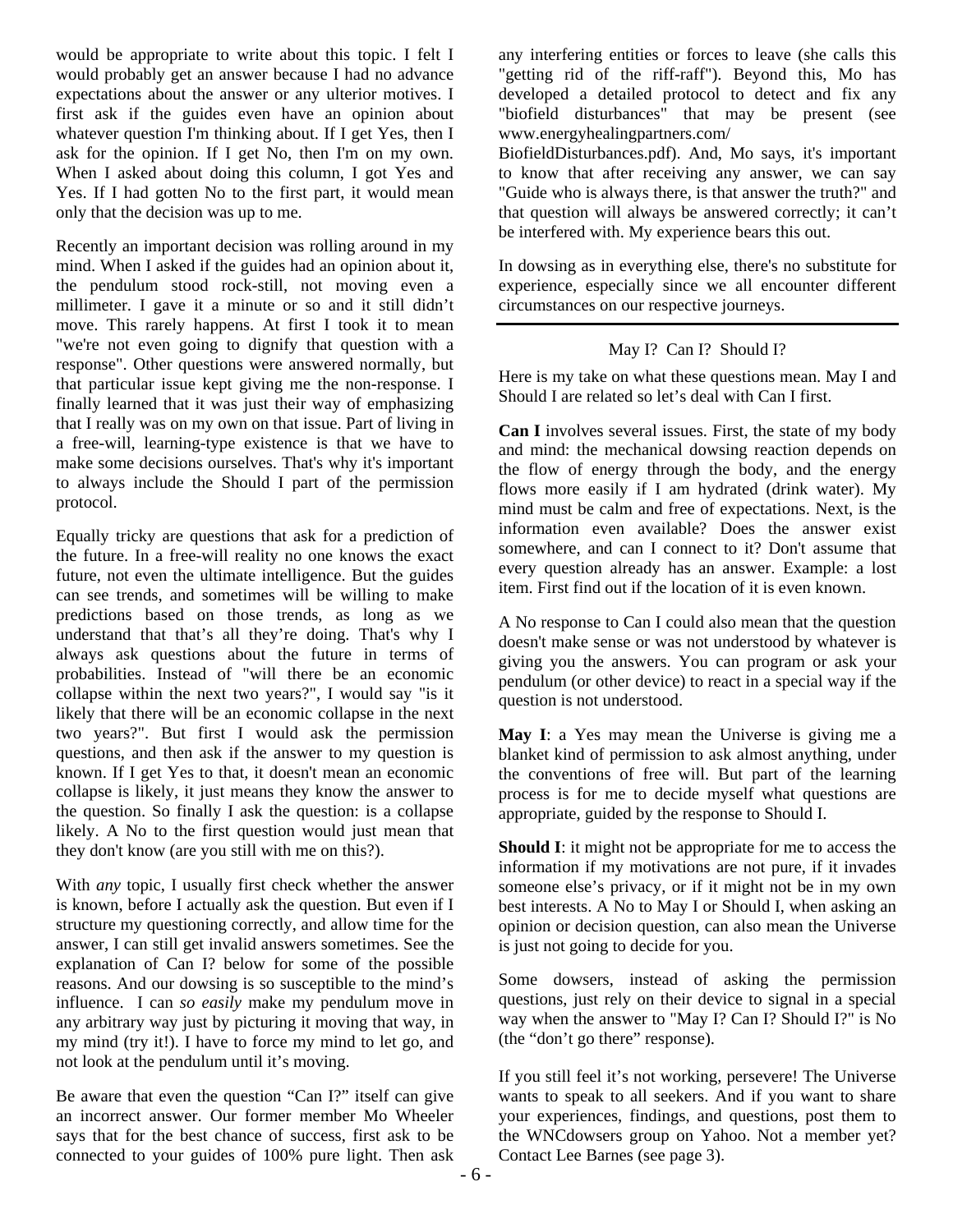## By Kate Pittman

Like a stealth dowser I quietly rolled my car to a spot where it would be out of view of humans, next to a large, handsome green barn. I arrived early enough to unwind, get grounded, and dowse my work priorities.

Ferguson, an older gentleman of eleven years, in the form of a black and white Corgi, trotted up to the car at a pace that seemed to surprise even his own physical body. This fine fellow is normally in the background overseeing the goings on in his domain, seldom venturing any nearer than necessary to get his messages across. This time he quickly sat down just out of the reach of the opening car door and stared wide eyed at me as I reached down to greet him.

Our lopsided conversation started with me, obviously the less efficient interspecies communicator, swinging my pendulum and asking questions that would lead me to the crux of his situation. An abbreviated version:

"There is a horse in the third stall down on the left in the left hand wing of the barn. He says he doesn't feel very well and nobody has noticed."

"Thank you, I'll check as soon as I can."

 $\overline{\phantom{a}}$ 

At that, the dog turned and slowly walked away, his work done for the moment.

Normal hubbub greeted me when I entered the barn proper and I quickly became absorbed in conversation with an enormous four-legged friend and his person. In my peripheral vision I saw

Ferguson approaching. "Oops, I forgot," I said to the stable owner and walked to the third stall down on the left and saw a large grey gelding back in the shadow of his quarters. "Who's this?", I said. She told me, and said he had been very quiet lately, but he was always wellbehaved. The grey and I were introduced and I asked permission of the stable owner (in lieu of the horse's person), the horse, and the powers that be, to chat with and work with this horse. Having gotten an okay from all, I learned that although nobody had noticed, he had a terrible headache and wanted help. Would I please find a chiropractor to adjust his neck up near his skull?

The stable owner checked where I pointed and could feel things were out of adjustment. I told the horse that he would be fixed as soon as possible and, as a stop gap measure, requested that energy be transferred to him in order to ease his pain. Dowsing that I'd done all I was supposed to do for the grey, I left his stall to return to scheduled work. While closing the stall door, I saw Ferguson strolling out the far end of the barn to return to his watchful perch on a bale of hay. He had done his job, gotten help, and now felt that his domain was back in order.

Sometimes those wide-eyed glances from our critters have nothing to do with cookies and games of fetch. Critters will speak up for each other and for us when important needs arise. We just have to learn to listen.

*Kate Pittman is a dowser, intuitive and animal communicator. She lives in Haywood County.*

Kate Pittman will present "Dowsing the Dog" in Leicester, NC, on Sunday February 3rd, 2008 between 9:30AM and 4 PM. This workshop covers dowsing as it relates to communicating with and working for animals. The class size is limited to 15 to ensure plenty of individual attention. Participants can expect a fun and thought-provoking day as they learn and then apply their new skills by chatting with and dowsing about animals remotely. For more information, please contact Margery Bastian at 828 - 683- 8711 or sd50nc@charter.net.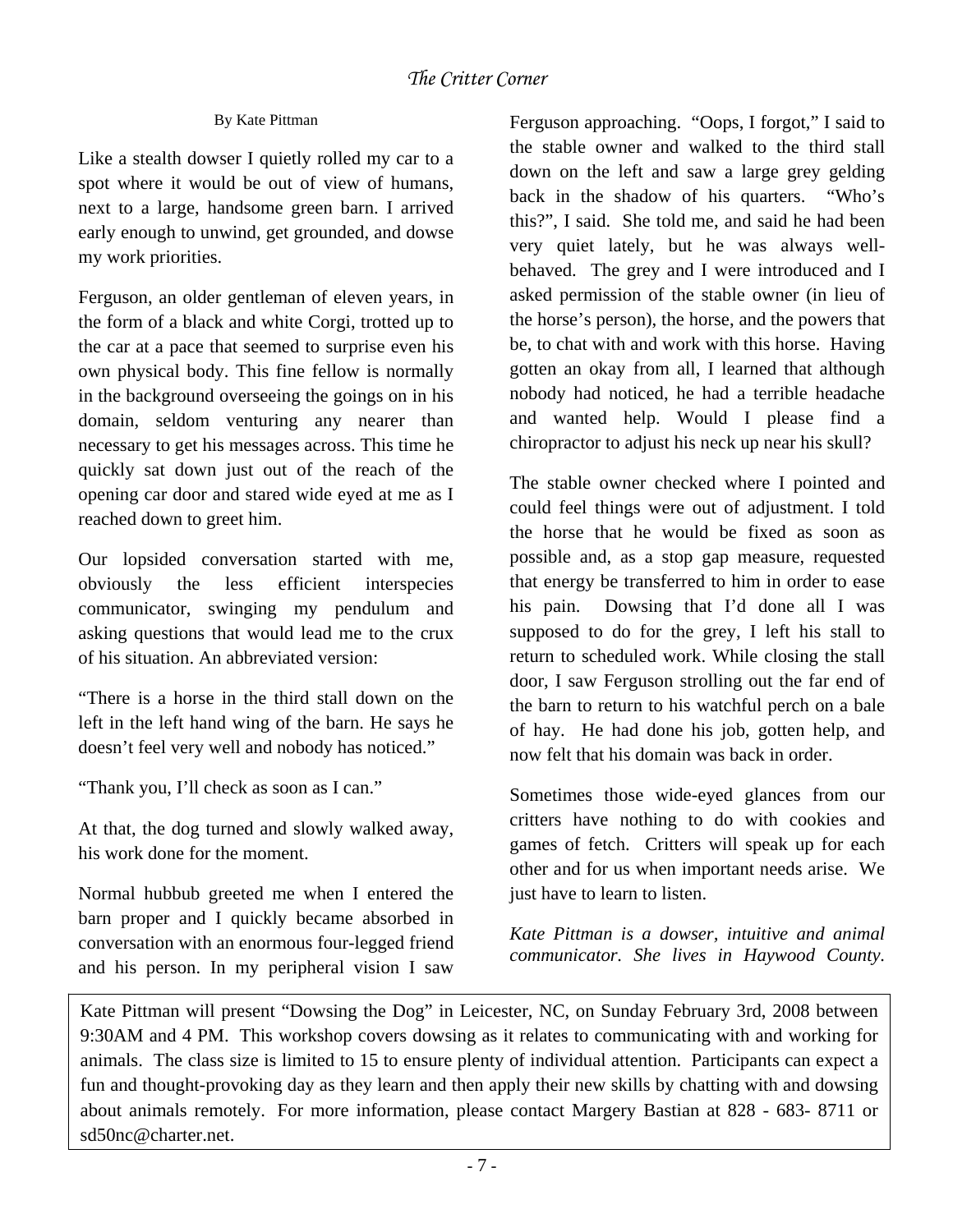*Recent Member Spotlight* 

**Spotlight on:** Suzanne Dauber

### **Where do you currently live?**

Florida, but am remodeling my new summer home in Fairview.

#### **How did you get started in dowsing?**

It started at a time when my health needs had no apparent answers from conventional sources and so a voyage of discovery began.

## **Tell us a little about yourself as it relates to dowsing.**

I'm a Classical Feng Shui practioner, dowser, teacher and researcher. My experience combines training at Syracuse University School of Art & Design, study with a Chinese Grand Master and 30 years of metaphysical exploration. I



work with clients across the country to create healing ecologies with personalized support.

Classical Feng Shui involves making charts for the person, the place and year, as Qi moves; plus the land radiates, ley lines must be considered and other energies present are dowsed as part of the whole picture in which we aim to live harmoniously.

I endeavor to support a greater awareness of the unseen (but felt) worlds that affect us, and to encourage a reverence for Nature and the high-integrated purposes of Life.

As Mountain Qi is prime currently (2004-2024), I'm looking forward to more time here, yet still enjoy the warmth of Florida this winter. Be glad to hear from other members (ssdauber@aol.com).

*Volunteer to be in the spotlight! Send a short description of your dowsing experiences to the editor (see page 3).* 

## *Chapter News Briefs*

#### **Dowser group hopes to continue the eco-friendly development educational effort**

On December 3, 2007, a small group of five chapter members met at the home of Ronnie Watkins, to follow up on the November 17 chapter meeting. That meeting had dealt with how the knowledge of dowsing can help housing developers be conscious and respectful of the land we call home in Western North Carolina.

Speakers at the November meeting were Lee Barnes, a longtime water dowser, Bill Westel, a real estate broker active in the WNC Green Builders Council; and Richard Crutchfield, president of the Appalachian Dowsers. Mr. Westel reported on the efforts of the Stop the Cliffs Coalition, Mountain Voices Alliance and other groups concerned with saving our mountain heritage.

More dowsers and persons with legal knowledge are needed to help continue this advocacy effort. Please contact Richard Crutchfield (274-3423) if you would like to help out.

#### **Member news**

Tom Chesbrough has moved back to Vermont to be closer to family. He has two sons in Vermont. Tom, who is 90 now, says, "although the winters are bitter cold it feels good to be back. I'm about 8 miles from the ASD headquarters in Danville. I'm a life member of ASD and will have to get reunited with the Danville Chapter". Tom's wife Peg died in 2006 at age 88. His address is: Thomas Chesbrough, 45 Brunelle St., St.Johnsbury, VT 05819-1226. Email: chesbro@charter.net.

Harry Mills turned 100 this past year. Harry was one of the founding fathers of this chapter, along with Vern Peterson and others. At our September meeting we tape-recorded some comments for him from old and new members, thanking him and wishing him well.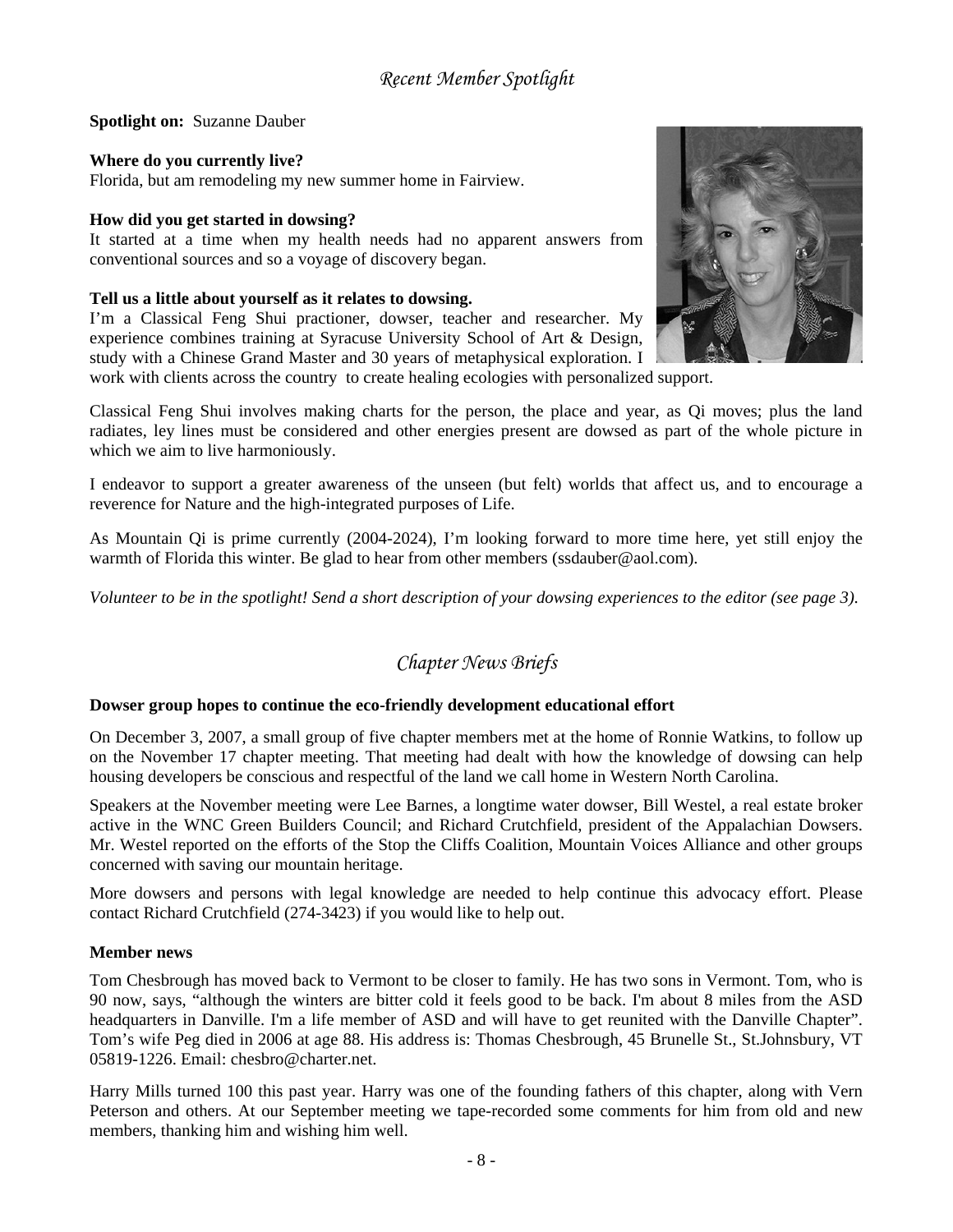# *How to step up to the plate and do your part to help App Chapter*

#### *Contribute*

Contributions to Appalachian Chapter honoring someone's memory will be mentioned in the newsletter. Also, donations toward a future conference with nationally-known speakers are welcome. Our last such large-scale conference was in 1997. Send contributions to Harriett Belue, Treasurer, 7 Crabapple Knoll, Fletcher NC 28732.

## *Donate used books relating to dowsing*

Bring books to the quarterly meetings to be sold during the meeting. Pick up any unsold books after the meeting.

## *Host a Social Gathering*

Volunteers are needed to host socials for these months in 2008: March, April, June, August. A social can take the form of an in-house gathering, picnic, or field trip. A picnic could be at a private home or at a public park or other suitable location. We try to stay within a 20-mile radius of Asheville except for field trips. We usually hold social gatherings on a Saturday in the middle of the month. Talk to Marilyn Gasque or any board member.

## *Reach out to the local community*

We would like to start a "speakers bureau" of persons who could be available to give talks on dowsing at local organizations and group residences. Interested? Contact a board member. We also want to know of anyone who teaches dowsing regularly in the WNC area.

## *Interact with other members*

Post short comments of interest to dowsers at WNCdowsers on Yahoo. If you belong to that group, just send an email to WNCdowsers@yahoogroups.com and all others will get it. This is a great way for beginners (or anyone) to ask questions and get answers from their peers. Contact the moderator, Lee Barnes, to join (contact info on page 3).

#### *Be an author*

Write a short article based on your dowsing experiences for the newsletter, or website if too long for the newsletter. Book reviews, and workshop reviews by participants with no direct connection to the presenter, are also welcome. Submit items for the next newsletter by April 1.

#### *Toot your own horn*

Volunteer to be profiled in the newsletter (see p. 8), especially if you are a recent member. Contact the newsletter editor (see page 3). (If you provide a service to clients, try to keep your profile more factual than self-promotional.)

#### *Advertise your service*

Starting with the April issue, we will place small business card-sized ads in the newsletter. Cost will be \$15 for preformatted ads, for two issues. Your service should relate to dowsing in some way. Send copy or a business card, with a check made out to Appalachian Chapter, ASD to Newsletter Editor, PO Box 19065, Asheville NC 28815. Our circulation is currently about 150.

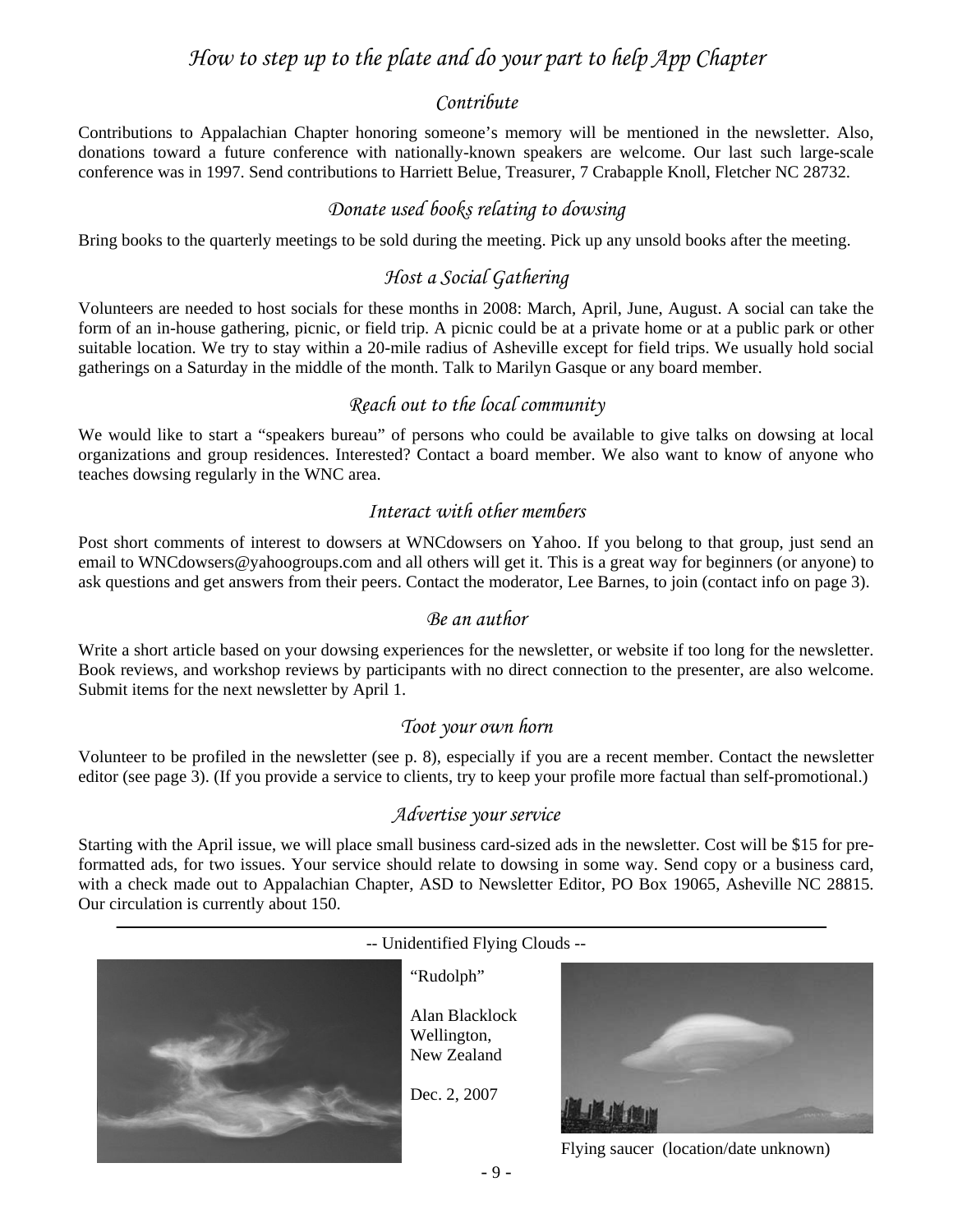# **Quarterly Meeting Schedule**

February 16, 2008

| $9:15-10:00$ Registration |                                  | $12:30 - 1:30$ Lunch / book table |
|---------------------------|----------------------------------|-----------------------------------|
| $10:00 - 12:00$ Program   |                                  | $1:30-3:00$ Program, continued    |
|                           | $12:00 - 12:30$ Business meeting | $3:00-4:00$ Dowsing clinic        |



## QUARTERLY MEETING INFORMATION

#### Fee Schedule: **members: \$ 3.00 ; non-members: \$ 6.00**.

Lunch Arrangements: **Pot luck** with ample kitchen facilities for warming and preparing dishes. Volunteers are needed for setting out food and cleaning up.

Books and Supplies: sales table, with books and other items related to dowsing, will be open during lunch and from 3:00 to 4:00 PM. Members and guests are invited to bring their used books and periodicals related to dowsing, healing, earth sciences etc. as a donation to the chapter to be sold during quarterly meetings. Because storage space is limited, however, unsold items should be retrieved at 4:00.

Dowsing Clinic: Lessons and demonstrations in basic dowsing, as well as advice for intermediate dowsers, will be arranged by one or two experienced practitioners following the afternoon program, according to the needs of those interested. This period and the lunch hour are the best times to share experiences, chat with the program speaker(s), and peruse the supplies table.

#### DIRECTIONS TO LEICESTER COMMUNITY CENTER

**From I-40, Exit 53B** and Asheville center : follow I-240 west thru Asheville; on the Westgate Bridge over the river be in the left two lanes, and continue onto  $19/23$  west (Patton Avenue).  $4<sup>th</sup>$  light, near Ingles, is Leicester Hwy (state hwy 63). Turn right onto 63.

**After turning onto 63**, follow it for about 9 miles, passing signs for Erwin Middle and High Schools, and Leicester Elementary. The Community Center is less than one mile past the Leicester Supply Company, which will be on the right. There will be a low sign for the Center on the right.

**From I-40, Exit 44:** turn Left at the end of the ramp onto 19/23 (Patton Ave) going toward Asheville. Leicester Hwy (Rt 63) will be on the left near the second Ingles grocery store. Turn left on 63. See directions above ("after turning onto 63").

**From I-26 going north** toward Asheville: exit I-26 onto I-40 West. Take Exit 44 off I-40 and follow the above directions.

**From I-26 East going south** toward Asheville: I-26 will merge with 240. On the Westgate Bridge over the river be in the left two lanes, and exit 240 onto 19/23 west (Patton Avenue).  $4<sup>th</sup>$  light, near Ingles, is Leicester Hwy (state hwy 63), going to the right. Follow directions for "After turning onto 63" above.

Upcoming quarterly meetings: February 16, 2008, May 17, 2008, September 20, 2008.

Submissions to this quarterly newsletter relating to dowsing are encouraged. Send by email to paulwbennett@bellsouth.net. Deadline for the February issue is January 1.

Also please consider submitting a post to WNCdowsers@yahoogroups.com. If you are not a member contact Lee Barnes about joining.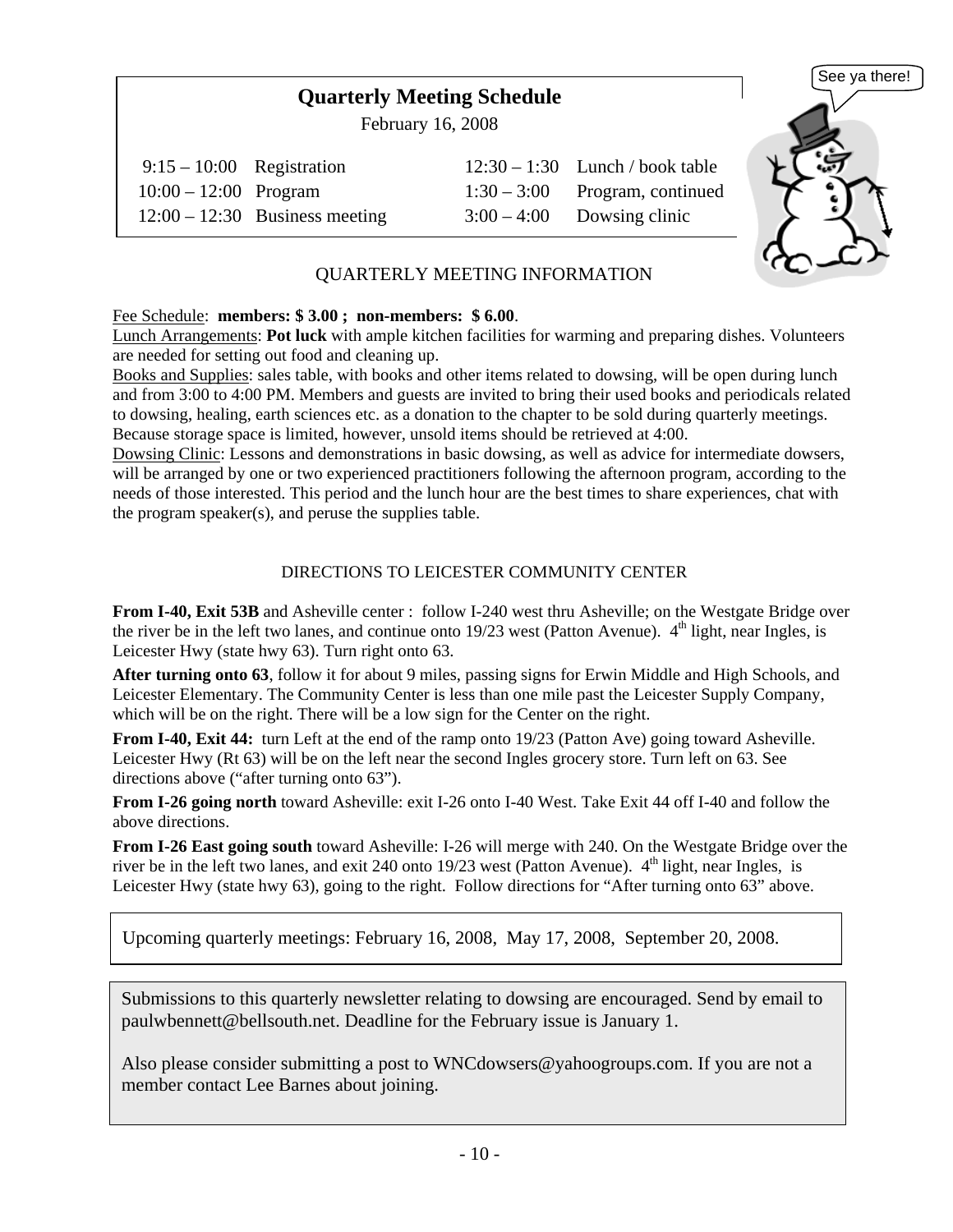## **Memory Fog**

By Margery Bastian

Think you're losing your mind because you are forgetting things? Here are some natural remedies that might help.

1. Choline is used by our brains to make the important chemical acetylcholine, which is required for memory. This may improve your memory and your ability to learn. You may also notice a keener sense of mental organization.

 At a health food store, buy choline chloride or choline hydrochloride, NOT choline bitartrate. Recommended dose is 500 mg of choline twice a day. Dowse to determine what is right for you.

2. Fresh Ginger is another good remedy used in cooking and as a tea, and it may heighten your memory.

3. Cloves in sage tea. Add 4 cloves to a cup of sage

tea. Drink a cup every day. This is said to strengthen the memory.

4. Apple cider vinegar. Take one teaspoon of apple cider vinegar in a glass of room temperature water before each meal. It's not only an excellent tonic for the memory, but also curbs the appetite.

5. Almonds are good for many things, but also helps to improve your memory. Just eat six raw almonds every day.

And remember to dowse, dowse, dowse all things that we put in and on our body. Dowse it to see what is *right for you*.

*Margery Bastian is an intuitive, herbalist and cook, and is knowledgeable about food and supplements. She lives in Leicester.* 

## *Final Thoughts*

## **Farewell to Another Old Timer**

By Richard Crutchfield

One of the rewards of dowsing is that not only do you learn something new with every job, but that you meet so many interesting characters and see life more fully. One of those incredible characters for me was "Corky", a "spotman" or advance consultant for Caldwell Drilling Co. in Asheville. On many a water dowsing job I would find -- already there -- a short, stocky little man with a welcoming grin on his face and a kind word for the client about my "achievements" (meaning "accuracy"- that controversial no-no word). I soon learned that Corky, a veteran of 23 years with Caldwell, wasn't just all business (though drillers, in my experience, are pretty much "hard hat" boys) but had a most delightful and down-home sense of humor that positively disarmed me. I learned to always ask him -- up front -- if he had a joke for me that day. He always did, and it would set me howling right off, before my rods even had a chance to speak about business. What a pleasure, his presence.

Some weeks ago I was saddened to discover in the Asheville Citizen-Times that Lewis F. "Corky" Sheppard of Weaverville had left his earthly home on his 73rd birthday and gone Home. I remembered the last time I had seen him, never realizing then that he was not well. More than the place and the job, it was that brief moment of shared respect, laughter and unspoken friendship. Genuine camaraderie, I would call it, between two modes of being: dowsing and drilling, no doubt blessed by Themus, the Greek goddess of the confluence of things opposite. I realized too, that I had been in the presence of another great teacher.

I will greatly miss Corky now, out there on the mountainside. When I ask if my old friend has joined the Ancestral Spirits, the Helpers or the Guides (easy if you simply dowse it), the answer is "You bet; thought you'd never ask".